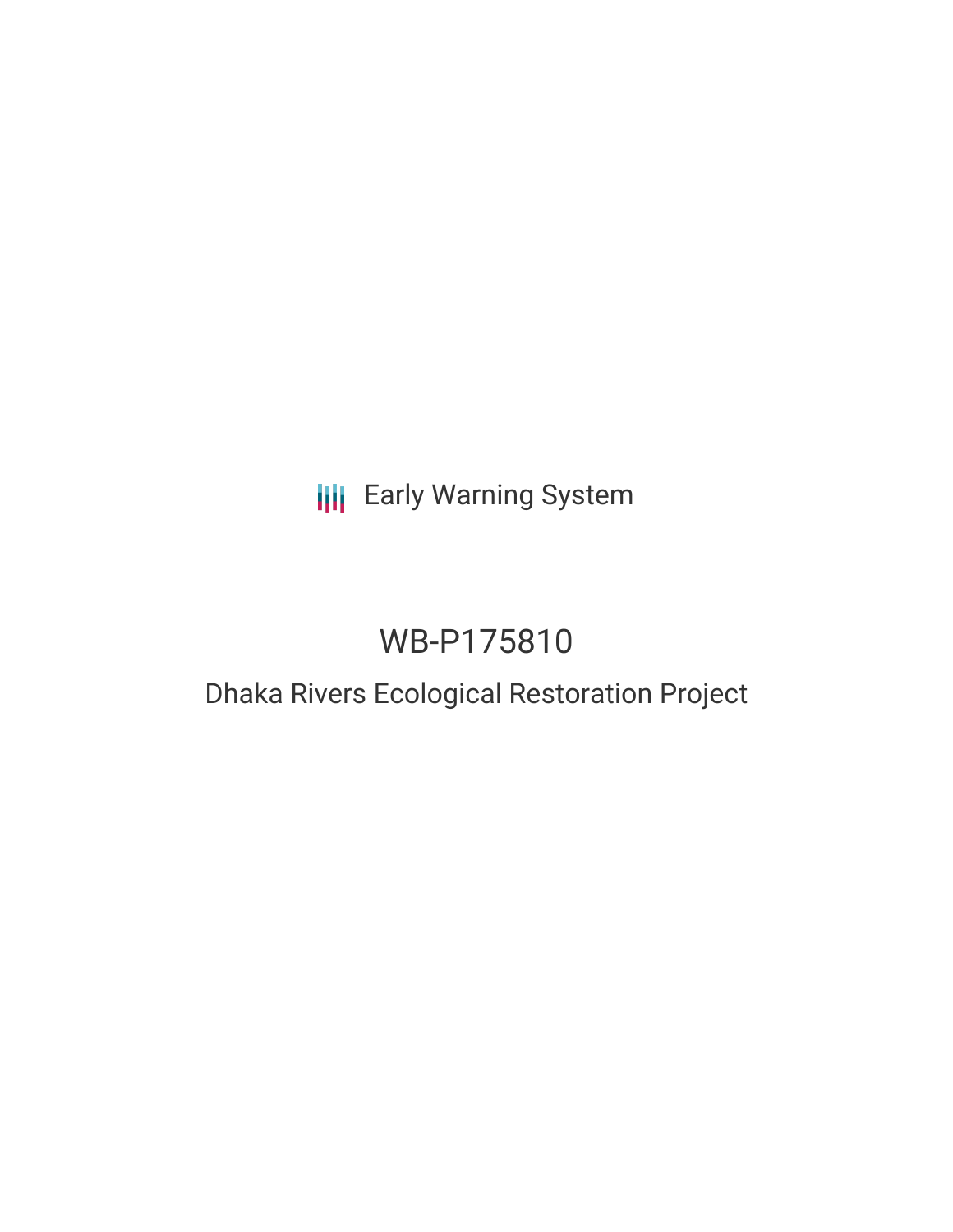

### **Quick Facts**

| <b>Countries</b>               | Bangladesh       |
|--------------------------------|------------------|
| <b>Financial Institutions</b>  | World Bank (WB)  |
| <b>Status</b>                  | Proposed         |
| <b>Bank Risk Rating</b>        | U                |
| <b>Investment Amount (USD)</b> | \$300.00 million |
| <b>Project Cost (USD)</b>      | \$636.00 million |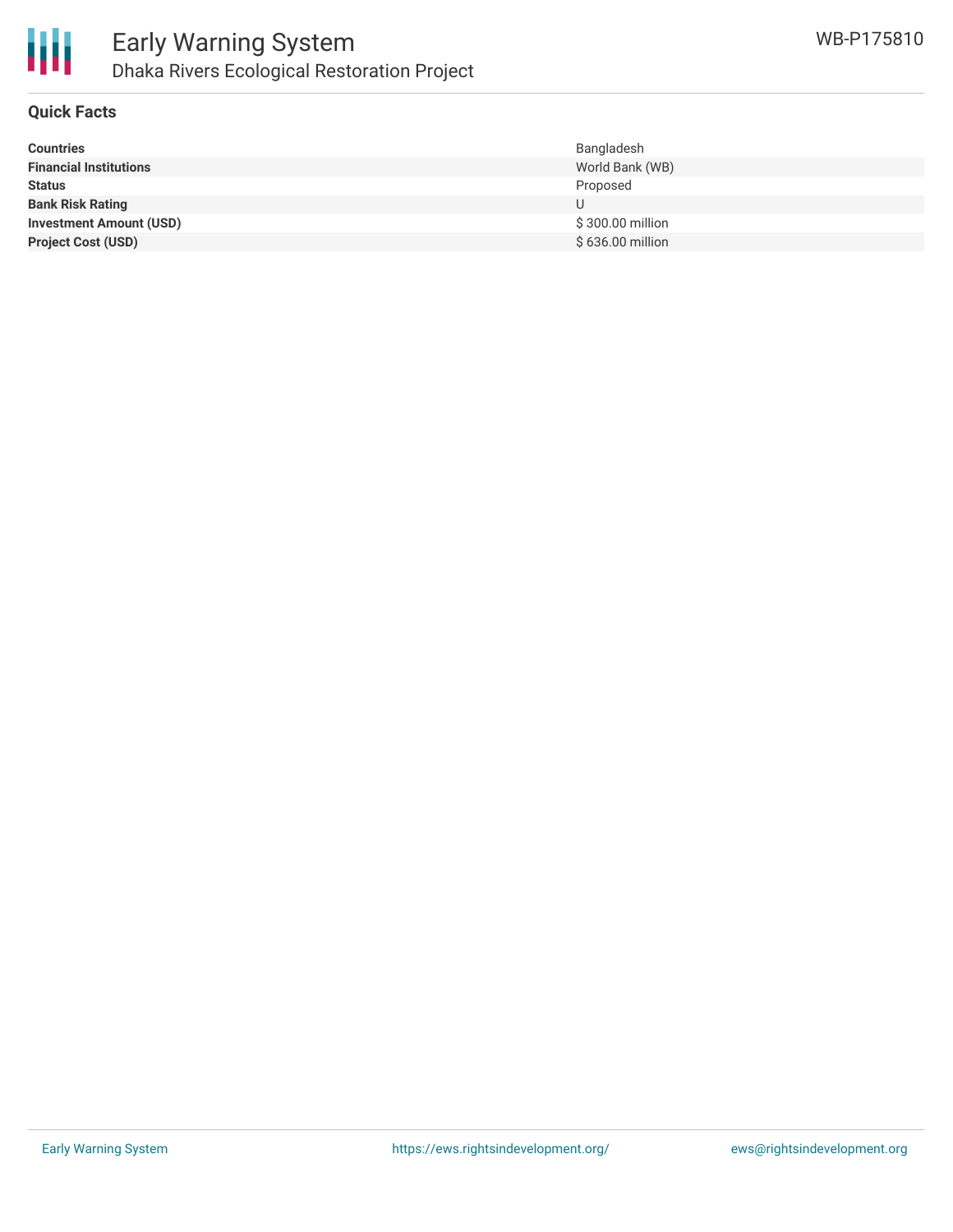

## **Project Description**

No information available at the time of writing, Feb. 19, 2021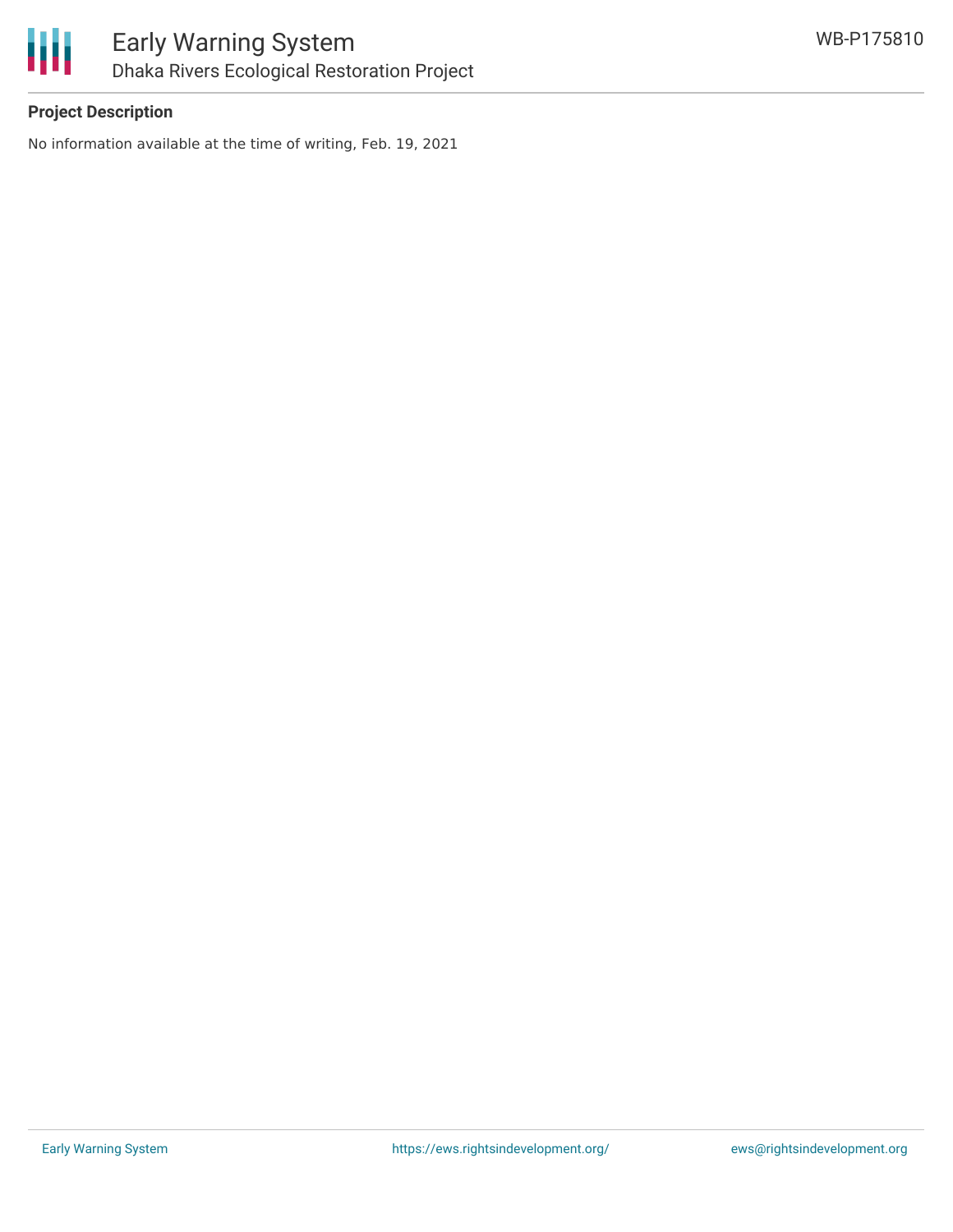

## **Investment Description**

World Bank (WB)